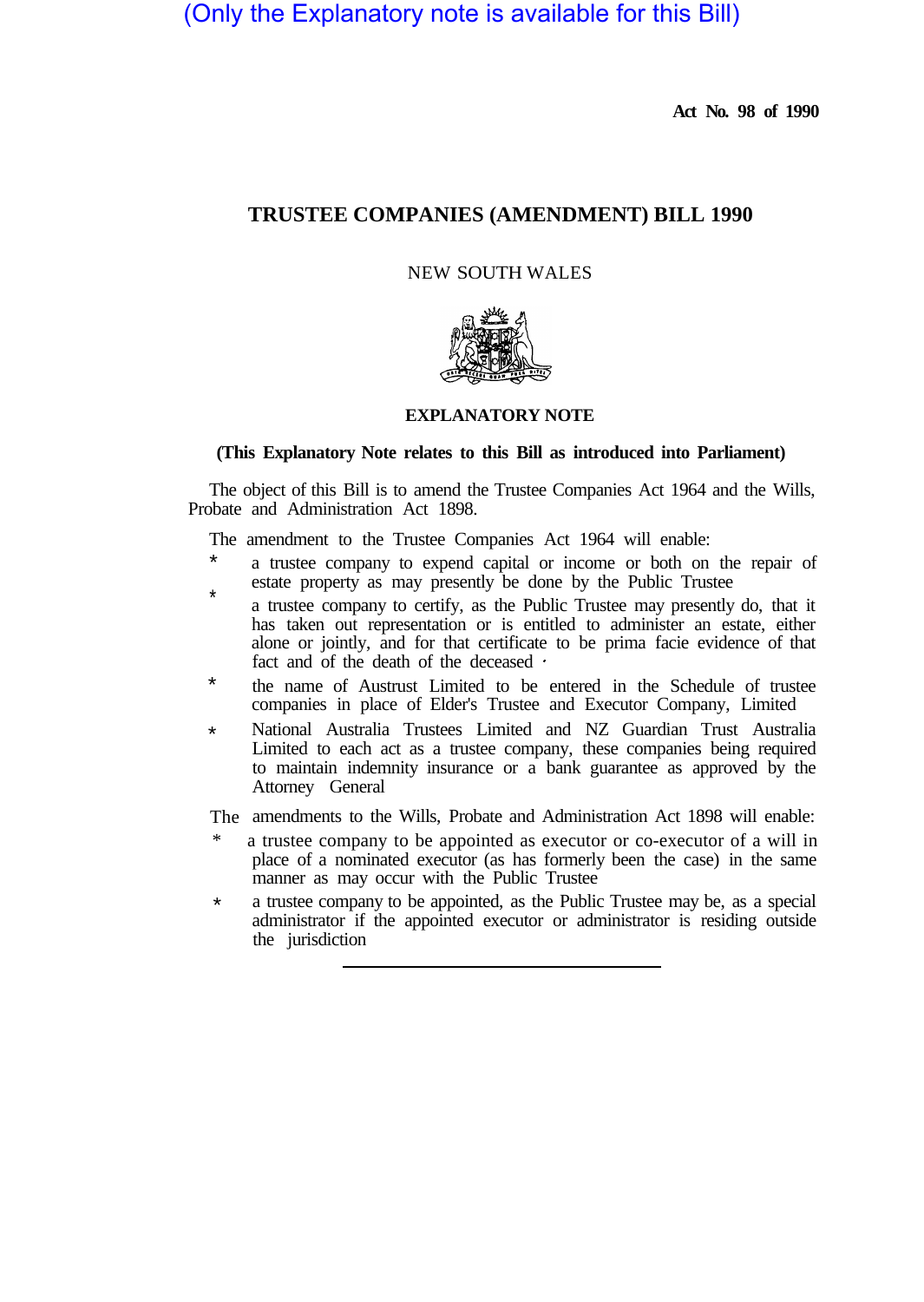**Clause 1** specifies the short title of the proposed Act.

**Clause 2** provides that the proposed Act is to commence on a day or days to be appointed by proclamation.

**Clauses 3** and **4** are formal provisions that give effect to the Schedules of amendments to the Trustee Companies Act 1964 and the Wills, Probate and Administration Act 1898

**Clause 5** contains a provision validating any appointments of trustee companies as executors or co-executors in place of nominated executors if the appointments would have been valid had one of the amendments to be made by the proposed Act been in force when they were made.

## **SCHEDULE l - AMENDMENT OF TRUSTEE COMPANIES ACT 1964**

# **General powers of trustee company (proposed section 15C (g))**

Schedule 1 (1) enables a trustee company to apply the capital or income of an estate under its administration, or a portion of each, to the repair of estate property.

# **Certificate of trustee company to be evidence (proposed section 32A)**

Schedule 1 (2) provides that a certificate of a trustee company as to its appointment as legal personal representative, either alone or with another person, or its entitlement to administer an estate is to be accepted as prima facie evidence of the death of the deceased and such appointment or entitlement without production of other proof.

#### **Indemnities (section 36A)**

Schedule 1 (3) requires National Australia Trustees Limited and NZ Guardian Trust Australia Limited to secure and maintain indemnity insurance or a bank guarantee as approved by the Attorney General.

#### **Trustee Company (Third Schedule - First Part)**

Schedule 1 (4) records the change of name of Elder's Trustee and Executor Company, Limited to Austrust Limited and proposes that National Australia Trustees Limited and NZ Guardian Trust Australia Limited be included in the Schedule of trustee companies.

# **SCHEDULE 2 - AMENDMENT OF WILLS, PROBATE AND ADMINISTRATION ACT 1898**

#### **Delegation (section 75A)**

Schedule 2 (I) proposes that the provision which enables a nominated executor to appoint the Public Trustee in his or her place be amended to provide the alternative of appointment of a trustee company.